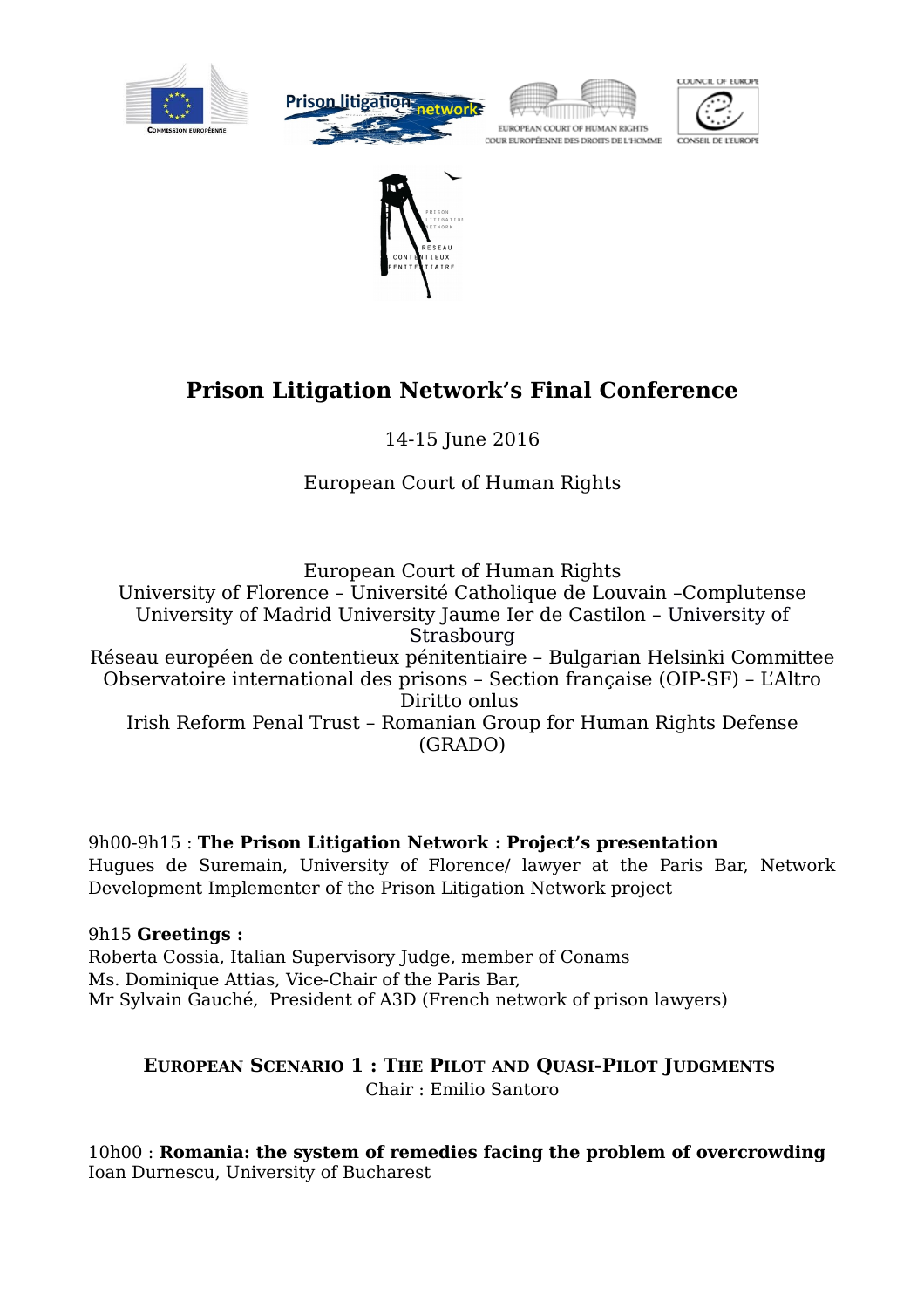









## 10h25: **Romanian Government perspective**

10h50: **Bulgaria: the process of elaboration of the system of remedies** Krassimir Kanev, Bulgarian Helsinki Committee

11h15: Pause

11h35: **Belgium: structural problems related to overcrowding and security measures**

Gaetan Cliquennois, Université catholique de Louvain

12h00 : **The Torreggiani v. Italy saga**  Sofia Ciuffoletti, University of Florence

12h25 : **The Italian Government Point of View** Gennaro Migliore, Italian Vice Minister of Justice

12h50: Debate

13h20 Lunch Break

## **THE COUNCIL OF EUROPE AND THE EUROPEAN COURT OF HUMAN RIGHTS ON THE EFFECTIVENESS OF THE PRISONERS' RIGHTS PROTECTION** Chair: E. Santoro

## 15h00 : **Introductory Speech**: **The role of the European Court of Human Rights in the Prisoners' Rights Protection**

G. Raimondi, President of the European Court of Human Rights

## 15h30: **L'appréhension par le CPT du droit à des conditions de détention conformes à la dignité**

Marc Nève, avocat à Liège, ancien Vice-Président du CPT

16h00: **The execution of sentences in the ECtHR's case law** Simon Creighton, London barrister

#### 16h30: **Les arrêts pilotes, entre levier de réforme pénitentiaire et culmination du principe de subsidiarité**

Elizabeth Lambert-Abdelgawad, Université de Strasbourg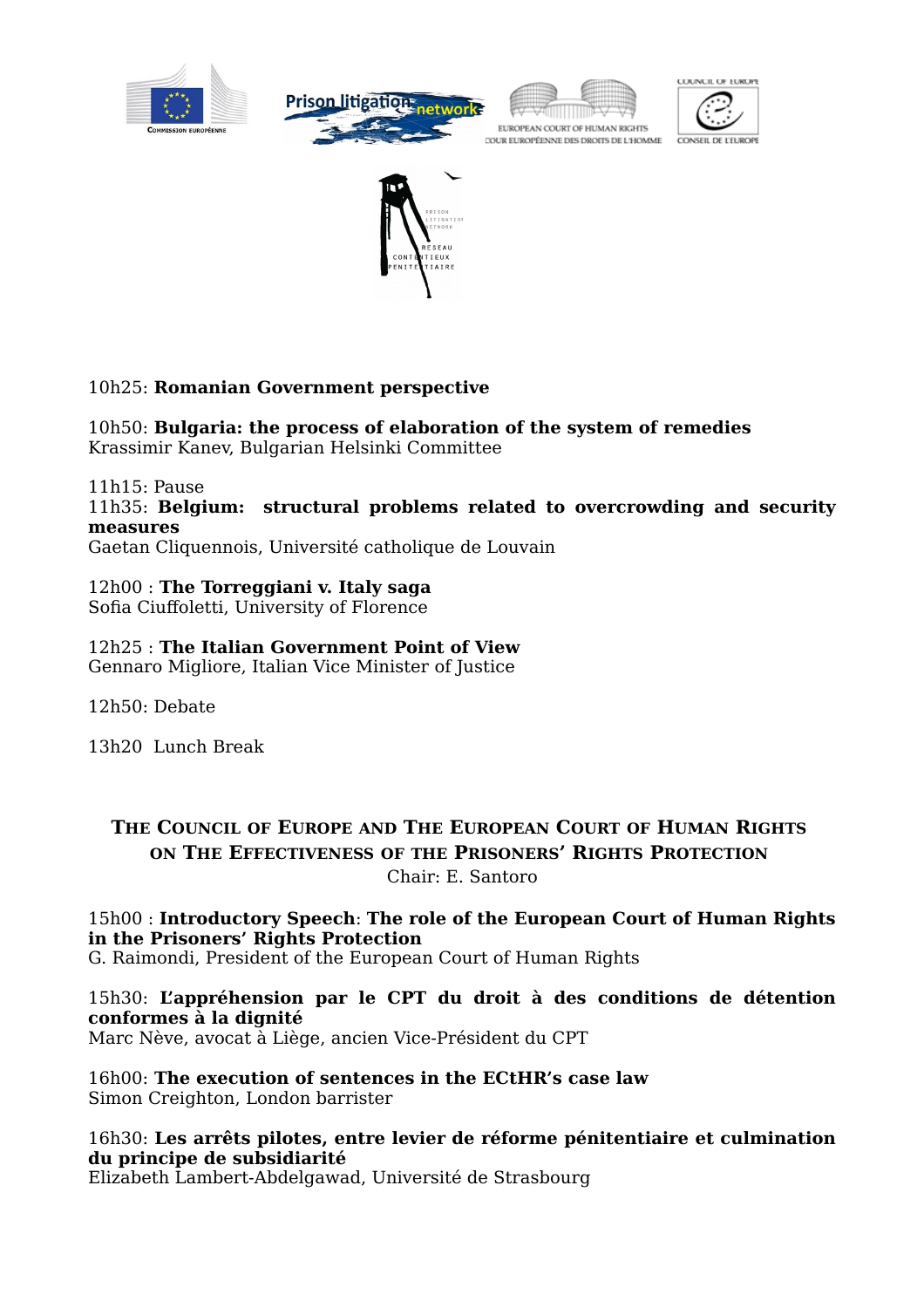









17h00: pause

17h20: **Legal Medium in Prison: the Issue of ONG's locus standi before the European Court**

Cristinel Buzatu, APADOR

#### 17h50: **Strategic Litigation Experiences Outside of the EU: Overcoming the Obstacles of the Access to Legal Protection in Russia.**

Anton Burkov, Directeur du centre de droit international et comparé à l'Université libre de sciences humaines d'Ekaterinbourg

#### 18h20-18h40 : debat

**EUROPEAN SCENARIO 2 : THE USE OF THE EUROPEAN CASELAW AS A LEVERAGE FOR THE REFORMS** Chair : Isabelle Mansuy

#### 09h00 : **L'expérience française : résultats mitigés de 10 années de contentieux pénitentiaire**

Nicolas Ferran, Responsable du Pôle juridique, Observatoire international des prisons – section française (OIP-SF)

09h25: **The Protective Role of Courts Face of Increasing Demand of Security** Laurence Blisson, juge de l'application des peines, Syndicat de la Magistrature, France

#### 09h50: Spain : **The reasons for a limited use of the European law and future perspective**

Esther Pascual Rodriguez, Clara Rey Sánchez, Complutense University of Madrid

10h15**: Ireland : the Cost of the Access to the Judge, or the Cost of the Law** Deirdre Malone, Irish Penal Reform Trust

10h40: **Germany: sophisticated system of remedy, low utilisation** Pascal Descarpes, University of Bern

11h05: Debate

#### 11h20: **England : the litigation process on longlife and indeterminate sentences**

Rosaria Pirosa, University of Florence

11h45: Debate